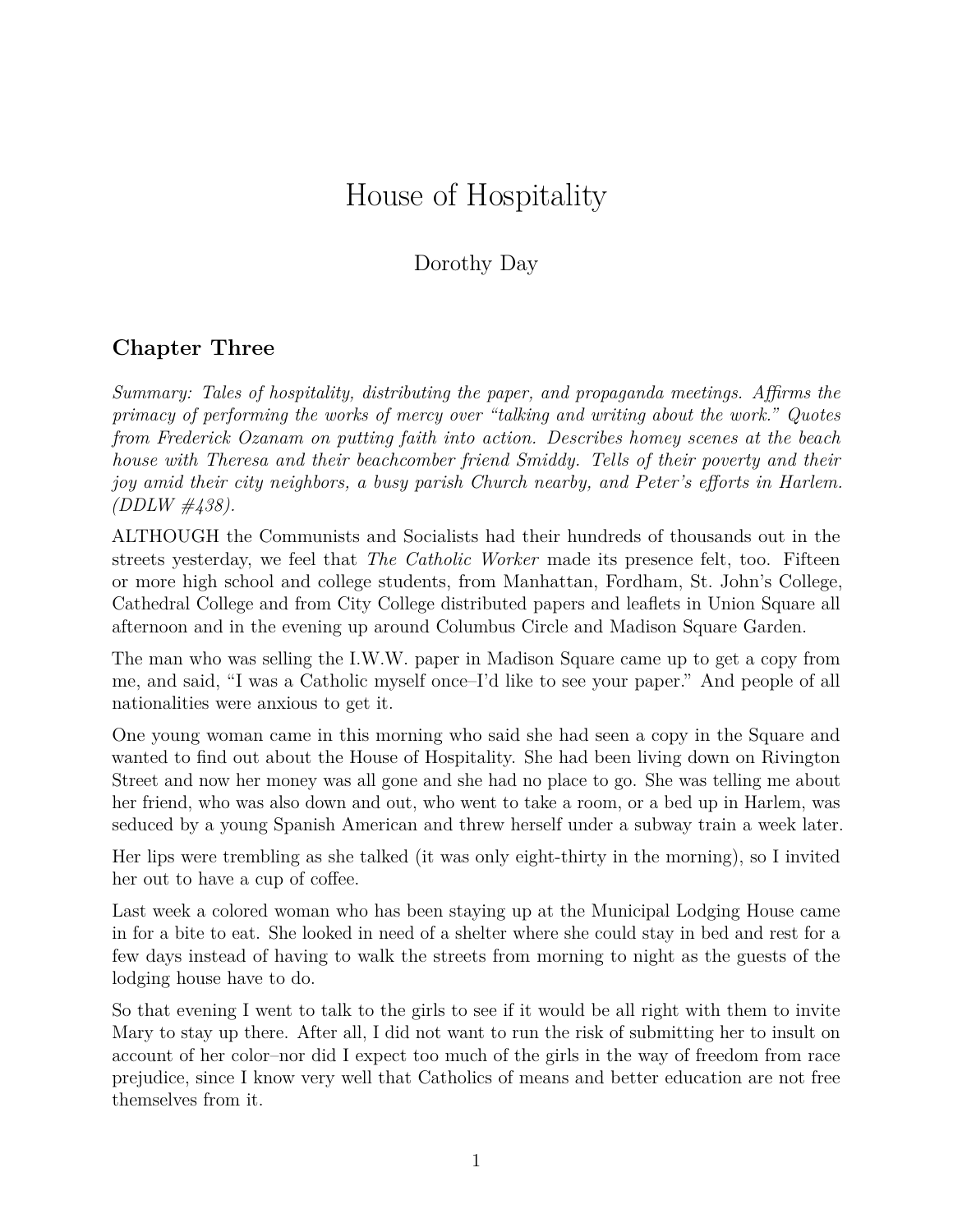I talked to the girls, reminding them how our Lord washed the feet of His disciples the night before He suffered and died for us, and told them how we all should serve each other, whether we are white, black or yellow. The girls were perfectly happy to welcome the new guest, and it was like a special birthday present for the paper to find this continuing of the cooperative spirit among them.

Mary took the paper up to Harlem to distribute for us yesterday, and all the other girls up at the house went to Mass or Communion to offer it up for our special May Day work. Margaret, our cook, despite her condition, for she is expecting her baby in six weeks, went on the subway yesterday, passing out papers from Times Square to Astoria and from Manhattan to Brooklyn. I was much touched and grateful for the help they all gave us.

An old Irishman of 73 came in this morning for his copies of the paper. He lives down in the Bowery and has a thirty-dollar-a-month pension, from which he insists on giving us a dollar. He comes in regularly every month.

## **2**

It was good to sit out in the back yard this afternoon and have tea and I was glad to see Helen Crowe here when I got back. She had been attending a meeting around the corner and she had some work to do, and so came in to use our typewriter. Peter read and argued with her from *The Militant* which calls for a Fourth International, and he, Peter, was arguing for a fifth. I had to keep shushing him so that Helen could get her work done and come out and have tea. We had moved a couch out into the back yard and brought out the rose bush, the hyacinth and the daffodil plants, and the sun was hot and it was delicious.

Peter should be happy now that he has a companion with<sup>\*\*\*\*</sup>whom to carry on dialogues. Haig, as he is called, has been staying up at the Municipal Lodging House for some time and Peter wanted to take him in at the office in order to have him to argue with for the school. So now Peter sleeps on a mattress on the floor, and Mr. Haig on Peter's bed. Haig is not a Catholic, but a German Evangelical, or something like that, but he has not practiced any religion since childhood. Peter introduced him to me as an anarchist, but for the purposes of argument, he is a Communist orthodox one night, Left Wing Opposition another night, Socialist another, Fascist, etc.

He is undergoing a course of reading under the supervision of Peter, starting with Christopher Dawson's *The Modern Dilemma,* and he is writing an article for the paper on the Municipal Lodging House. Tonight he is making himself useful by going up to Father Scully's parish to a Holy Name meeting to argue with Peter. It is to be a regular Platonic Dialogue and Peter is reveling in the thought that he has been given the floor for the evening. I am afraid they will be regarded as entertaining rather than instructive. Father Scully's parish, being one of the richest in the city, is not fertile ground to work in as far as I can see. The Psalmist says: "Those who are in honor are without understanding."

Afterwards they are going up to Harlem to argue from eleven to one, taking the tail-end of what street meetings are going on. Later they hope to get permission from the Police Department to do some speaking.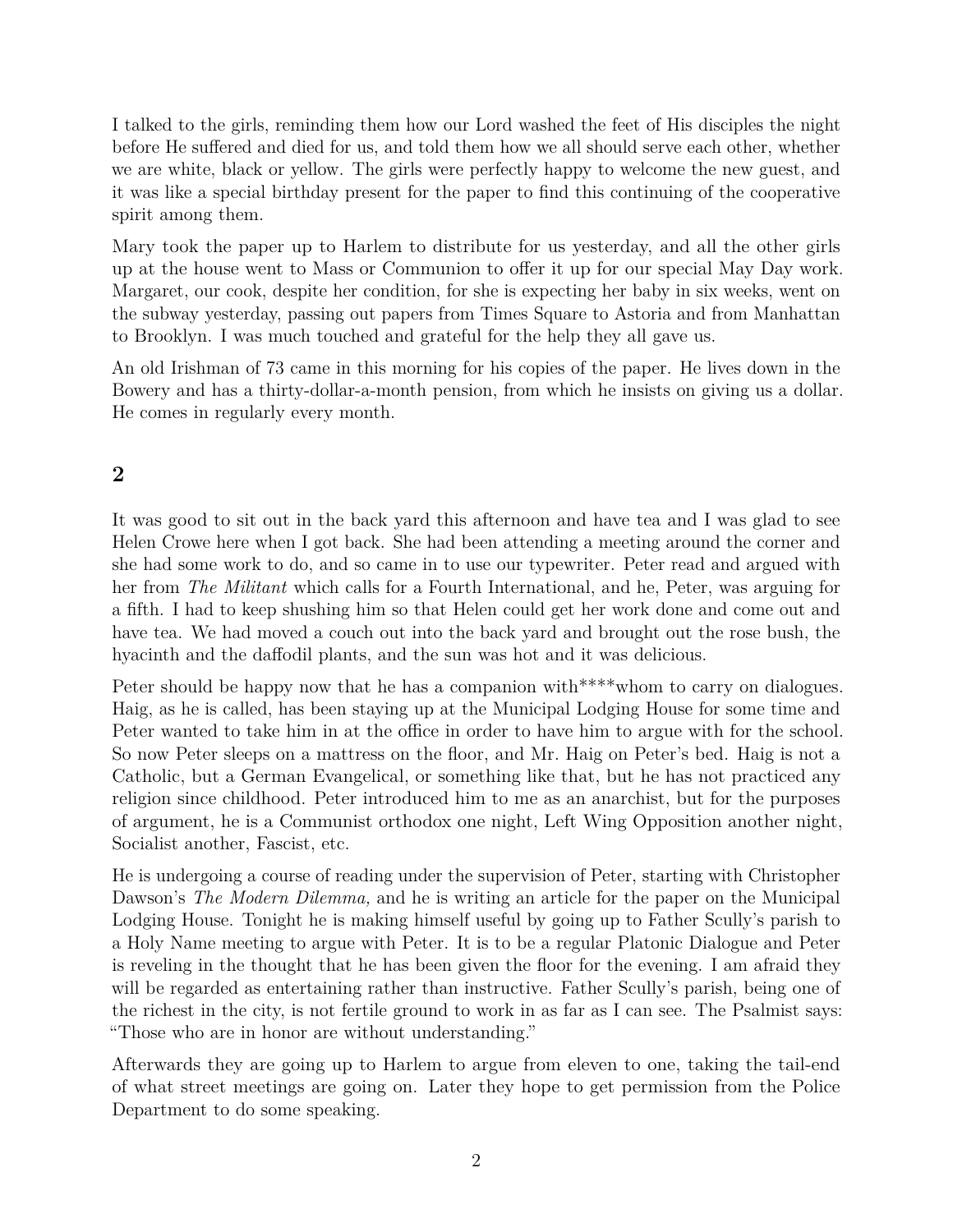The best meeting of this week was that at which we had Father Donnelly who is a marvel at explaining dogma. He pays his audience the compliment, or rather does them the honor, of explaining the most difficult doctrines completely. He gives them the very best that he has, and when he wondered, a little discouraged at some of the questions which came out of the meeting, whether anyone had gotten anything out of his talk, I told him that my feeling was that it was too much expected today that people should be articulate. That is, if they are not able to repeat back like parrots what they have been told, it is taken for granted that they have not grasped the subject matter. There are so many dogmas which one can feel and yet not express.

The meeting was crowded to the doors. Late in the evening a drunken Irishman came in and listened for a while open-mouthed, and then got up, waving his hand in farewell.

"I have listened and I've listened," he said, "but, never once have I heard the name of the Mother of God mentioned." And he went disconsolately out of the door.

If Harry Crimmins had been here, his great devotion to the Blessed Mother would have impelled him to rush out after the poor creature and walk the streets with him all night talking of the Blessed Virgin. But as it was the old man got away before anyone could say a word to him.

Another man came up after the meeting and said, "This is one of the worst evenings I have ever spent, how in the world do you stand it."

But the others stood it so well that they stayed and stayed until eleven, instead of going at ten as we try to persuade them to do. There were men from Columbus Circle there, a number of union men from the neighborhood, and all in all, the majority of them people the meetings are intended for.

After the meeting, Father Donnelly, Frank, Tom, Joe, Dorothy and I went across the street to our German cafe where we had limburger sandwiches and bock beer, which were very good. Father Donnelly had to finish part of his Office to the strains of most atrocious jazz coming over the radio.

A Mexican came in the other day with an introduction from a Mexican Jesuit who had been staying in a parish down on Second Avenue and is going back Mexico this June. Mr. Frisbie is a very zealous and inspiring man, all afire with zeal for souls. But he is also very funny.

He and his wife are staying in New York so that she can be examined by doctors to find out whether her heart will permit her to live in Mexico City which is too high for most heart cases. But if they cannot stay there, then he is going down to the State of Tabasco where there is only one priest and he in hiding, disguised as a porter. Mr. Frisbie wants to assist him with catechetical work. How his wife's heart will stand that, I do not know.

He very generously offered to go up to speak to the Spanish American group of boys at 112th Street, who have no conception of Catholicism.

I hope he has some effect on them.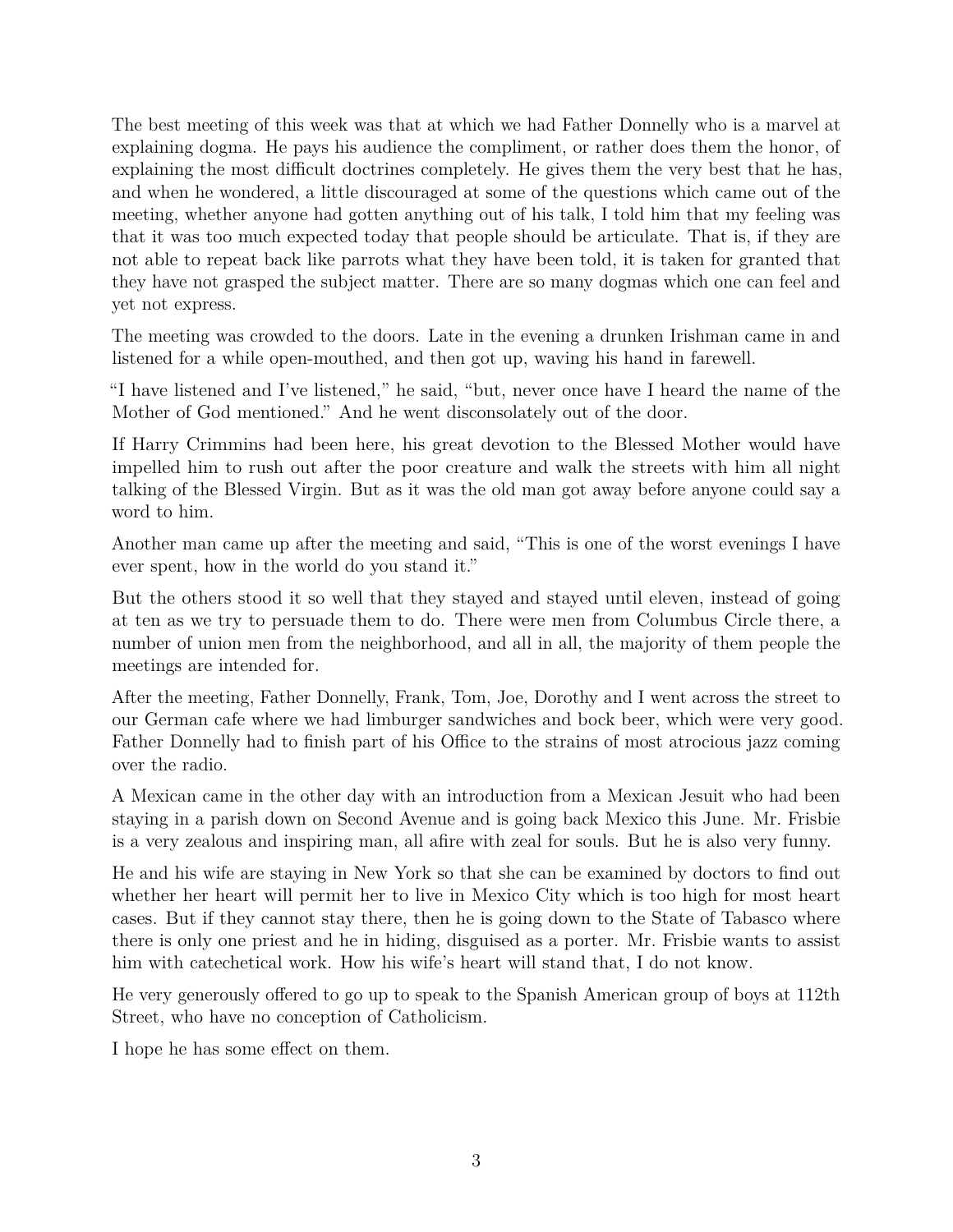A few days ago we had quite a time at the House of Hospitality. An old lady who has been staying there, was run down by a truck some time ago and her face badly bruised. The owner of the truck came around and settled with her so that she would not sue, and with the money in her hand she proceeded to get drunk. It took a priest, seven policemen and a steamfitter, and the circulation manager and editor of a paper to get her out of the house and then she won out, and was really victorious.

One old woman who had come in drunk a few months ago was told to go, and why we should waste any more time on Nellie I didn't see. However, I went to St. Zita's and they said they would care for her there. That evening, after having tried in vain twice that day to get her to St. Zita's, and she having consumed four pints, Father Seccor and Harry and I went up. Nothing could be done with her, so Father went out to call a policeman hoping that his uniform would impress her to the extent of accompanying him in a cab to the Home. But one policeman always brings others in his train, and before we knew it, two radio cars had driven up, two policemen from their beats had appeared, and it was indeed an impressive sight to hear the sirens and see the police rushing to protect the House of Hospitality from poor little Nellie.

She finally agreed to get into the cab with one policeman and Father Seccor and Harry, after she had been given the choice of the station house, Bellevue or the Home, but once in the cab she insisted on going to a rooming house where she was known. It was too late by this time to get her in St. Zita's, so they went to the rooming house, going in with her, to impress upon the landlady, who might have been dishonest, that Nellie was not to be tampered with. There she will drink herself out, or go to Chicago, as she said she was going to do with the money.

Yes, there had been a good deal of trouble lately, John with his heart attack, Dorothy sick again and then Nellie on her drunk. It would seem that we lead a disturbed and harassed life, and yet on the whole we are very peaceful. Everything runs really harmoniously and smoothly and our headquarters is a pleasant place of an evening with everyone at his activities. Last night there was no meeting and Mr. Minas sat and wrote poetry in lovely fine Armenian script, smoking his strange-smelling cigarettes; Haig, the German, pondered over Christopher Dawson's latest book; Peter, the Frenchman, plotted his propaganda; Jimmie Raksi, our little Hungarian boy from the reformatory, played with the kitten, having just virtuously attended his Catechism class; Margaret, our Lithuanian, curled her hair in preparation for Sunday, and the rest of us, English, Irish and American, listened to a symphony orchestra play Beethoven.

#### **4**

I have been reading a lot of Ozanam lately. He started his religious Conferences of St. Vincent de Paul after the "history conferences" had been carried on for about a year. One of his companions confessed himself to be tired of the "eternal controversies".

The difficulty with Ozanam's group was evidently just the opposite of our main difficulty. Dorothy has been married for the past six months and she and Tom are only in the office a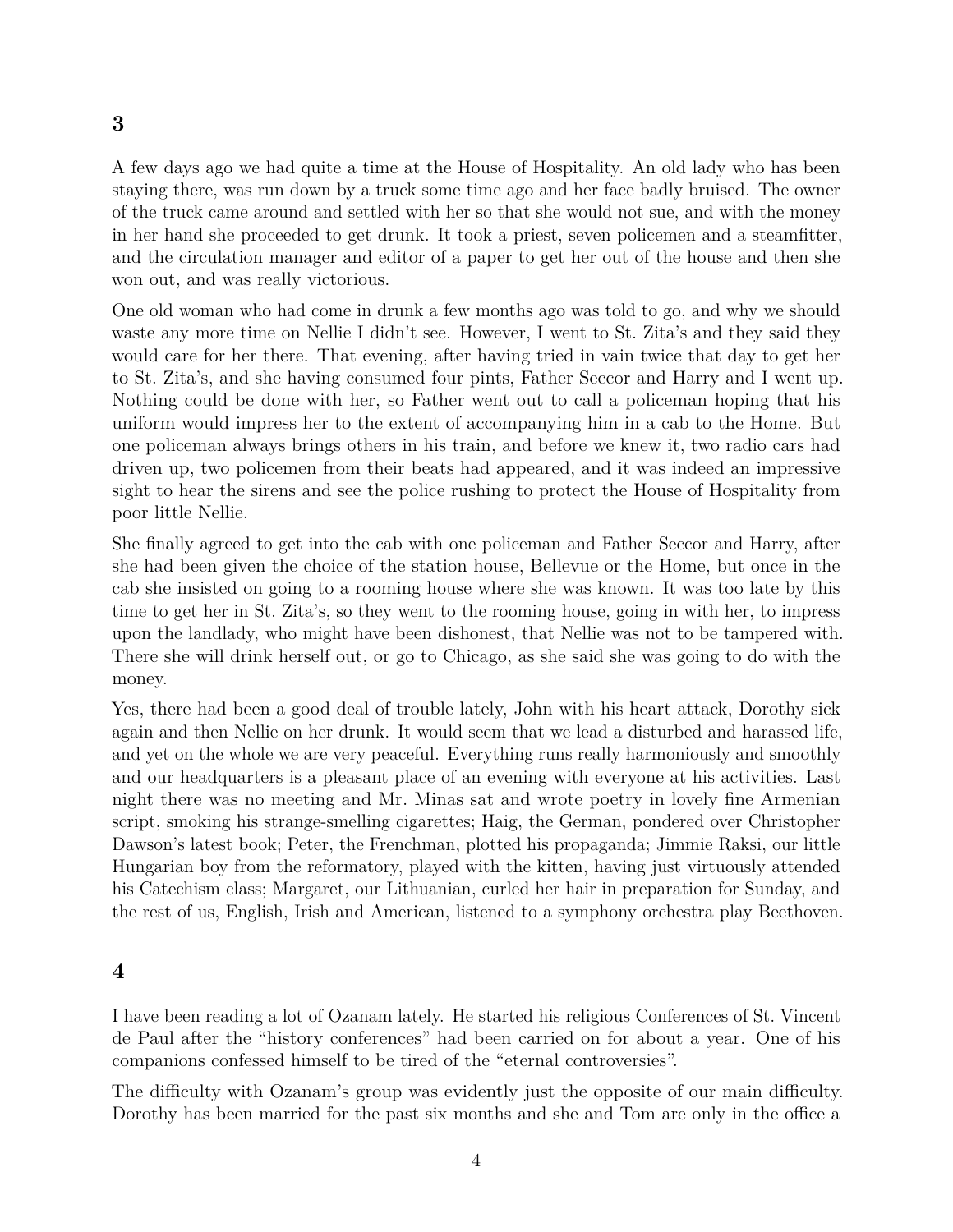few hours a day. They are both mainly interested in propaganda, the getting out of a paper and pamphlets, and are not much interested in the works of mercy or houses of hospitality except as propaganda centers, with a careful weeding out going on all the time so that only those who agree with us and work\*\*\*\*with us are kept.

Ozanam's group discarded the propaganda and kept only to the charitable work so that indoctrination did not *go* hand in hand with charity. We feel that the two must go together since we are trying to change the social order. We have to change the social order so that men will have a chance to become men.

Following Peter's ideas, we are trying to make the workers into scholars and the scholars workers. So we take whoever comes to us as sent by God and do not believe in picking and choosing. If we start eliminating then there is no end to it. Everyone wishes to eliminate someone else. In a group of people living together more or less in community, grievances always pile up which change from day to day and from month to month. Even if we had only picked "intellectuals", young students and propagandists, there would be dissensions and grave differences of opinion. Tom and Dorothy are more at home with the scholars and wish to concentrate more on propaganda. As it is, most of the money is spent on food and shelter and not much is left for the paper and for pamphlets.

But Peter and I feel that the work is more important than the talking and writing about the work. It has always been through the performance of the works of mercy that love is expressed, that people are converted, that the masses are reached.

"Charity should never look behind but always ahead, because the number of her past good deeds is always small, whereas the present and future miseries which she must solace are infinite," Ozanam wrote.

"The faith, the charity of the first ages, they are not too much for our age. Evils equally great must have an equal remedy. The earth has gone cold, and it is for us Catholics to reanimate the vital heat which is being extinguished, to recommence the era of the martyrs. For to be a martyr is a thing within the reach of all Christians. It is to give our lives for God and for our brothers. . . .

"The race of man in our days seems to me like the reveller of whom the Gospel speaks. It, too, has fallen among thieves who stole away its treasure of faith and love. The priests and the Levites have passed and this time, as they were true priests and Levites, they approached and longed to heal the sufferer. But in its delirium it knew them not and repulsed them. In our turn, feeble Samaritans, profane and of little faith though we be, we dare, nevertheless, to accost this great invalid. Perhaps it will not be affrighted at us, so let us try to probe its wounds and to pour oil into them, to whisper in its ears words of consolation and peace, and then, when its eyes re-open, we will put it back into the hands of those whom God has constituted the guardians and physicians of souls.

"When we Catholics reminded these straying brethren of the marvels of Christianity, they used one and all to retort: 'You are right if you speak of the past; Christianity in other times did wonders, but today it is dead. And indeed, you who boast of your Catholicism, what do you do? Where are the works which prove your faith and would make us respect and admit it?' They were justified; this reproach was only too well deserved. Well, then, to work! Let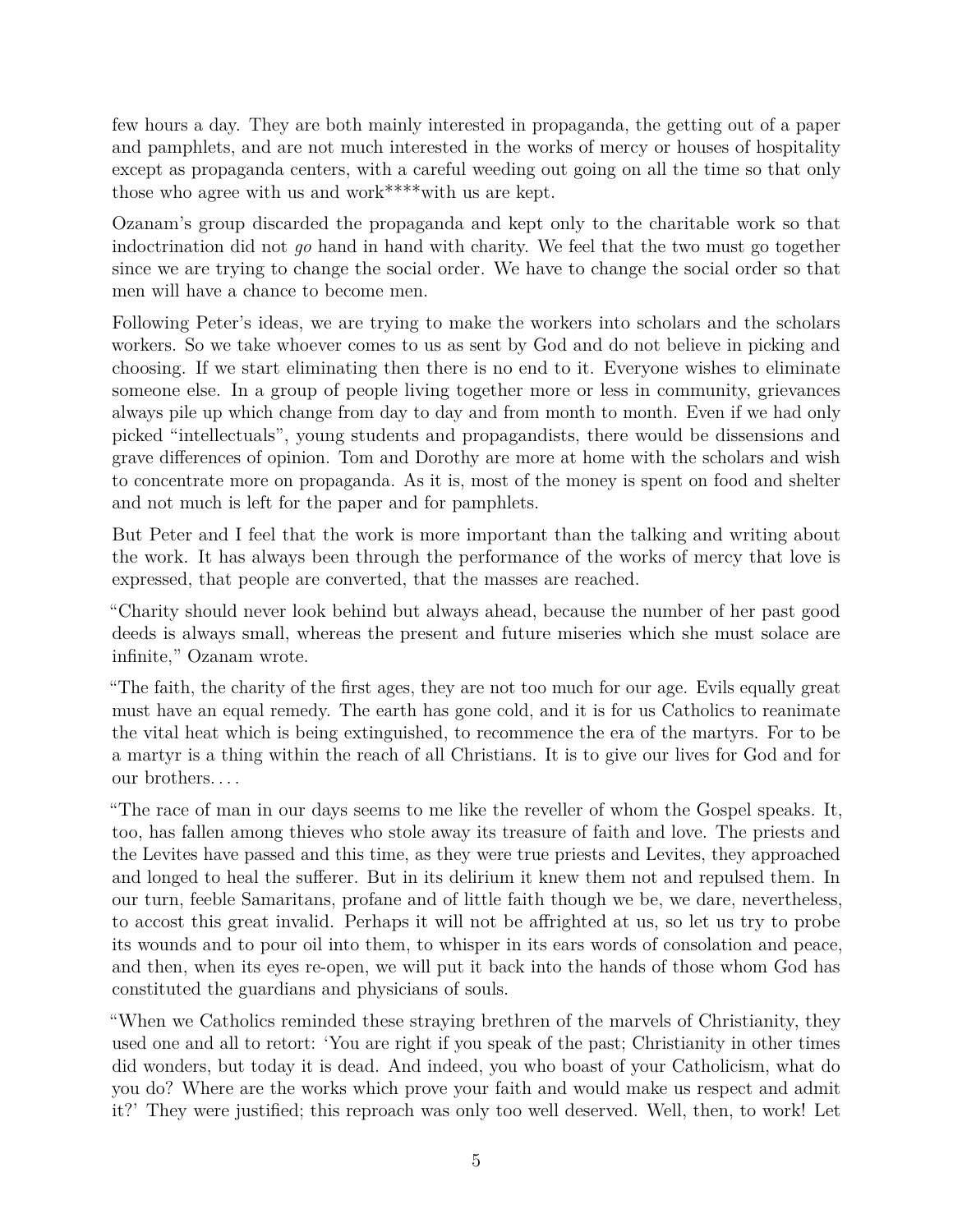our acts square with our faith. And what were we to do in order to be genuine Catholics if not that which is most pleasing to the eyes of God? Let us then help our neighbor as Jesus Christ did, and put our faith under the protection of charity. . . ."

In season and out of season, he pleaded for "the annihilation of the political spirit in the interests of the social spirit."

# **5**

June 1934

"I said 'Hail Marys' all the while I was picking flowers," Teresa told me this morning when she came in with a bouquet of purple clover, daisies and buttercups to put in front of her much-loved statue of the Child King.

We are in our little house on the beach where I am taking an enforced, and oh, how welcome, vacation because of Teresa's illness. She is all better now, but after three weeks in the hospital and four weeks in what she calls a "conbalescent home" I did not dare bring her back to the city. So here we are, all happy and solitary.

We dine on clams and eels and baked sand shark, and on dock weed of which there are still some tender leaves remaining, and we till the soil to plant flowers, and gather shells, mount seaweed, wade and row and endure sunburn and offer up constant thanksgiving for the beauties all around us.

Today the bay is rough with a constant sound of water, and since the bay is enclosed it is the sound of waterfalls rather than the sound of the surf.

We cannot go to Mass in the morning because the nearest church is five miles away and the chapel up in the village is only open on Saturday nights and Sundays We strove to get permission to go to a near-by chapel where there is daily Mass for a community of Sisters but the permission was not given, so we content our selves with morning prayers, led by Teresa who learned lots of new ones up at her convalescent home in Palenville which is run by the Franciscan Missionaries of Mary.

"The way you learn new prayers," Teresa told me, "is just\*\*\*\*to say them over night and morning every day for a while. I like learning new ones so you must teach me some.

Her favorite just now is an ejaculatory prayer, which she says comes to her mind often during the day. "By thy holy pitrinity and by thy Immaculate Conception, purify my body and sanctify my soul."

I gather that the peculiar word in the first paragraph means 'maternity" and I try to change the prayer for her but she is fond of it the way it is. She is only eight, but quite set in her ways, and if a Sister says a thing, it is so, regardless of what my opinion may be.

The "new" prayer we are learning now is the Song of the Three Children, very fitting to say down here on the beach where there is not only sand and sea, but field and woodland; where there is not only the odor of sweet ass and clover, but the salt smell of seaweed and the pleasant odor of decaying sea life.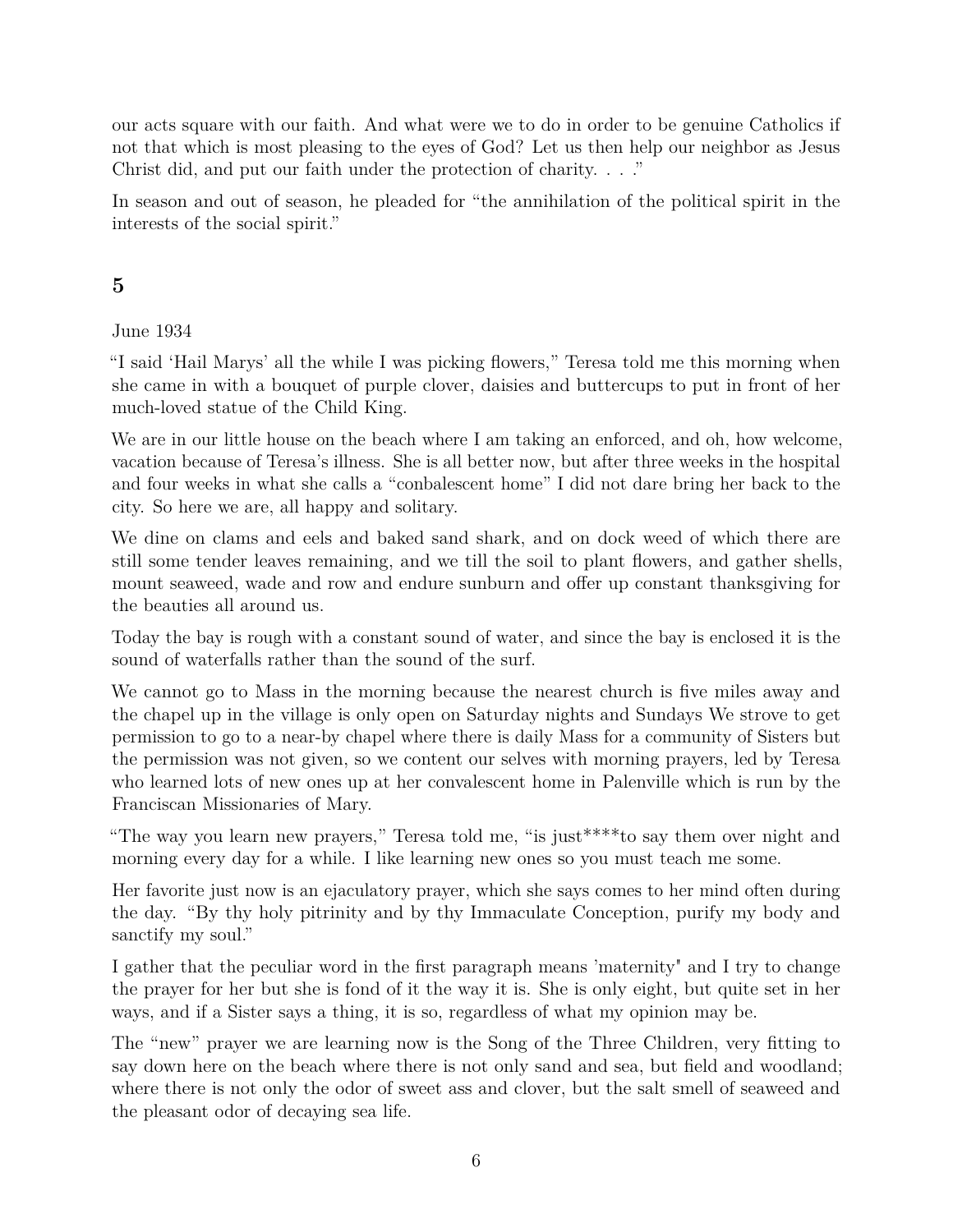There is much to do every day. We have to watch the tide, for when it is out, Smiddy will be going down to dig bait and clams and we must accompany him.

Smiddy lives on the beach in a little old shanty eight feet square, just big enough for a narrow cot and an oil stove. It is a place built by one of the neighbors to put fishing tackle and lobster traps in, but no sooner was it built than Smiddy's tent, in which he had lived for some years, was washed away by an unusually high tide and he moved into the shack to take possession from that day to this. Seven years have passed and now it is Smiddy's shack, and he repays the neighbors for allowing him to squat by gifts of clams and fish.

When he needs a haircut, he goes up to the barber with clams. When he wants groceries, he exchanges fish for them. Long years ago he captained a barge, but his young wife died and since then he has been a beachcomber and he has never worked as the neighbors mean the word. Nor had he ever wanted to work except at his clamming and fishing until the WPA came to the island. Then he tried to get a job, and has been indinant ever since at his failure.

Smiddy has known Teresa ever since she was six weeks old and he it was who contributed the lobsters–two dozens of them, trapped by himself–for her baptismal feast. He has always let her help him skin eels, clean fish and dig bait, though she was more of an obstruction than a help when she was one and two years old. He is quite at home with her now as she picks up the footlong sand worms and black fat clams "to save his back', he says gratefully.

Did I say we were solitary? There is always Smiddy and there are also two Communist children who live up the road and who come down to swim. Teresa has known little Mike since she was two and he three. Even then he was an adventurous youth and, pretending he was a doctor, syringed out her ear by pouring sand in it through a funnel. The little girl, Bunty, is five and she and Teresa have fun playing house and Michael feels out of it, and tries to lord it over them.

They stayed to supper one night last week when they were down on the beach and Michael carried on a long aggrieved monologue:

"I'm going to take a boat and go rowing pretty soon.

Wish there was a Russian boat out there–I'd row right out and get on it. If it caught on fire, I'd row right out there and put that fire out, I would. If you want to be a sailor, the Russian boats are the only ones to sail on. The American sailors never get anything to eat and when they go to sleep they just have bunks so small that they have to hang their feet out the port holes. But the Russian sailors eat right with the captain, and they have parlors to sleep in and to read in. I'm going to be a sailor when I grow up and sail right off to Russia and work there. And you can't come."

Michael puts over his propaganda, and in little ways Teresa puts over hers. She tells Bunty not to take the Lord's name in vain, but Bunty doesn't know what she is talking about. She tries to tell her the story of the Nativity, bringing out her Christmas creche, but to Bunty it is a Christmas story, no more.

And I am saddened as I hear the little conversations, to think of the generation of children growing up to whom religion means nothing, to whom the name of God is but an expletive, and to whom in the case of many workers' children, the social ideals of the Communists mean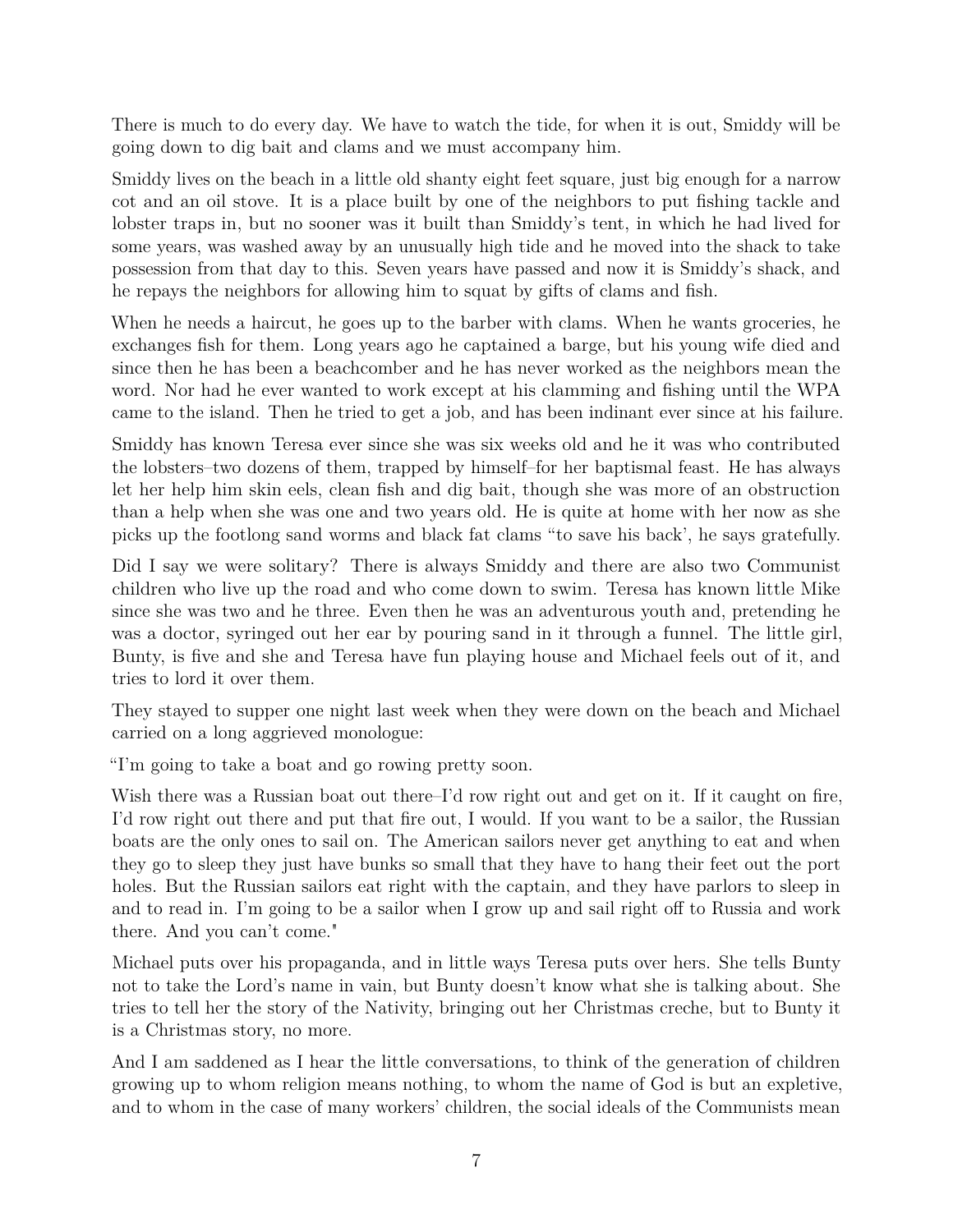something definite, something to be worked for, striven for and sacrificed for, with all the budding idealism of their natures.

Teresa will stay down here on the beach for the rest of the summer with some friends who have rented the bungalow and have children of their own. They not only take care of her, but also pay rent for the place, and the money comes in very handy. I would sell the little place if I could–we need the money so badly, but it is impossible to sell property nowadays. I had paid \$2,250 for the house and lot which is twenty by seventy feet, ten years ago, but it will be impossible ever to get anything like that for it. However, renting it in the summer brings us money which we sorely need. Last summer we rented it for ten dollars a week. That and the twenty-five dollars a week I earned at a few odd jobs tided us over those first months when the work was being launched. I do feel strongly that we must put everything we have into the work in embracing voluntary poverty for ourselves. It is only when we do this that we can expect God to provide for us. If we do everything we can ourselves, He will supplement our efforts. This is one of the fundamental points of our work in stressing personal responsibility before state responsibility. It is only when we have used all our material resources that we feel it permissible to call upon the state for aid, that in good conscience we can demand and expect help from the state.

#### **6**

A few weeks ago, I went over to St. Zita's to see a Sister there and the woman who answered the door took it for granted that I came to beg for shelter. The same morning I dropped into the armory on Fourteenth Street, where lunches are being served to unemployed women, and there they again motioned for me to go into the waiting room, thinking that I had come for food. These incidents are significant. After all, my heels are not run down-my clothes are neat–I am sure I looked averagely comfortable and well cared for-and yet it was taken for granted that because I dropped into these places, I needed help. It just shows how many girls and women, who to the average eye, look as though they came from comfortable surroundings, are really homeless and destitute.

You see them in the waiting rooms of all the department stores. To all appearances they are waiting to meet their friends, to go on a shopping tour–to a matinee, or to a nicely served lunch in the store restaurant. But in reality they are looking for work (you can see the worn newspapers they leave behind with the help wanted page well-thumbed), and they have nowhere to go, nowhere to rest but in these public places–and no good hot lunch to look forward to. The stores are thronged with women buying dainty underwear which they could easily do without–compacts for one dollar, when the cosmetics in Woolworth's are just as good–and mingling with these protected women, and often indistinguishable from them, are these sad ones, these desolate ones, with no homes, no jobs, and never enough food in their stomachs.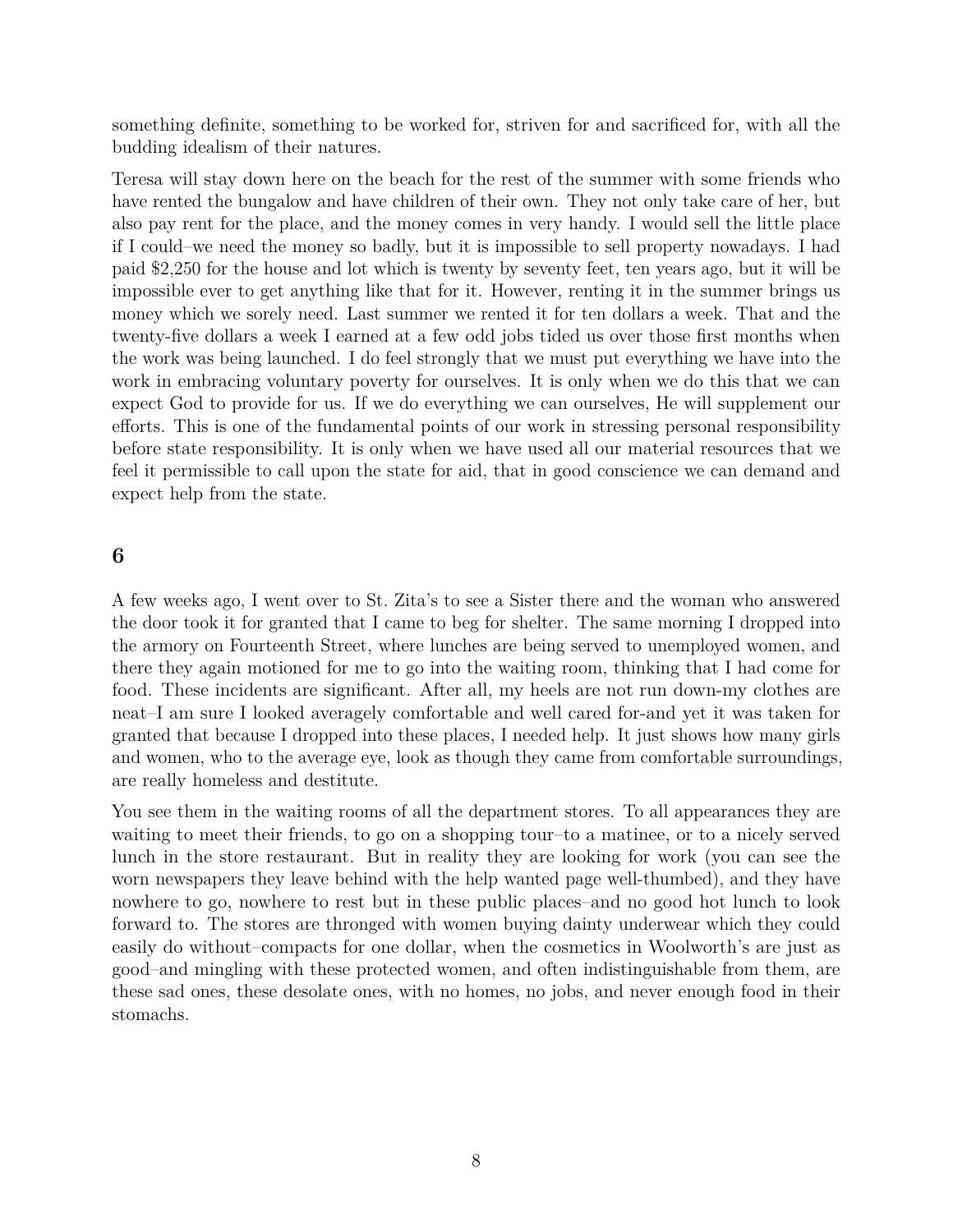#### **7**

The printer called up this morning wanting to know affably when we were going to finish paying our bill (one hundred thirty dollars still to go). We told him he had better get busy and pray for it right hard.

A huckster goes by selling potatoes twenty pounds for a quarter. We stop to buy them for lunch. Margaret, whose baby is due any minute now, sits in a rocking chair in the back yard and meditates on the petunias blooming there, so the editors are cooks and the circulation manager is dishwasher.

We have often thought of the joys connected with poverty that the respectably comfortable people do not have. Living and working as we do in this store, which opens on the street in front and a back yard in the rear, we are much more in the open air than we would be if we had swanky offices somewhere. (Somebody who belonged to an anti-Jew organization came in once last year and offered us swell offices and we all but threw him out of the window). In the morning and evening we can have meals in the yard, though of course we are in danger of having people shake their rugs or mops over us. We try to train them not to, but it is hard. In the evening after Benediction, the Italian, Polish, German and Irish neighbors gather on their front steps and chat and drink beer, homemade and not so strong as that you get in the beer gardens.

These hot nights all the fire hydrants are turned on like geysers and the street is cooled off somewhat, and not far away there is a pier down by the East River where you can sit and watch the moon come up.

Neighbors are neighborly and always ready to extend a helping hand. In fact, most of the furniture and clothing which comes into the office to be redistributed comes from the poor. They give what they can, they offer themselves and their time.

And in all these people and the things they do for us and for each other, we find the love of God working through the love of one's neighbor. "I will arise, and will go about the city. In the streets and the broad ways I will seek Him whom my soul loveth." And, indeed, here is where you find Him, in the person of His poor.

Summer is a hard time for us, however. Priests and laymen who can afford to, write and send us their contributions to keep us going, from all over the country. But in the summer they are away on retreat, or giving

retreats, or on vacations, so we are never sure of the whereabouts of our friends. We do not know whether the paper reaches them, with appeals, or whether it sits idly in its envelope waiting for the reader's return.

For the poor there are no vacations. There may be Sunday picnics, but even those mean carfare and lunches for the whole family. Labor troubles continue unabated. This afternoon in this neighborhood there is going to be an anti-war baby parade, with all the mothers decking their carriages in placards and marching down Second Avenue.

Women and children are used because it is believed that the police will hesitate to attack them as they have been attacking the unemployed demonstrators in other parts of the city.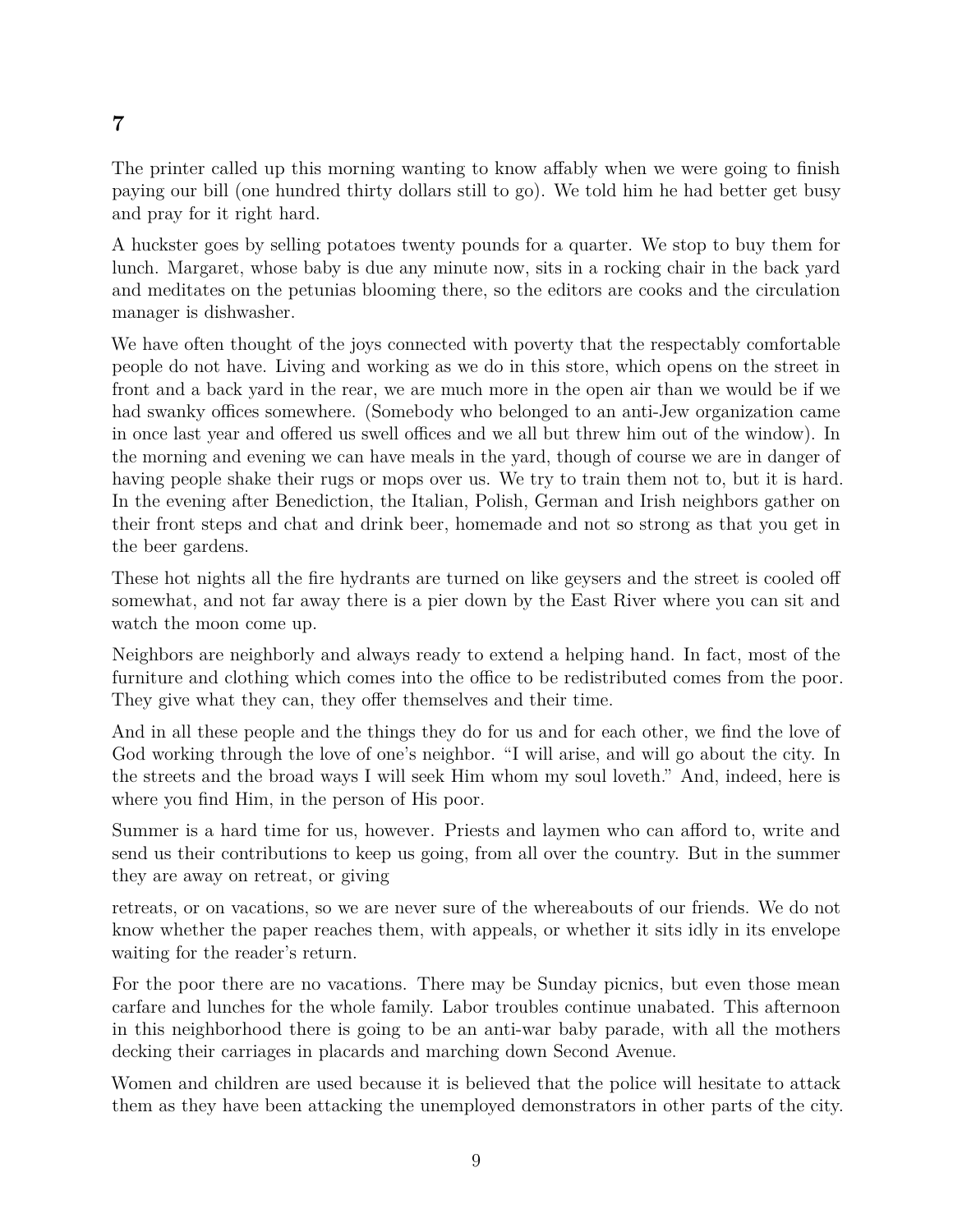They are being used to further another kind of war–class war–but they do not recognize that. They feel they are doing right in taking, their babies and demonstrating against war.

### **8**

A heavy heat continues to hang over the city. When I hurry out at seven o'clock there is a haze over the river a few blocks down, sparkling in the sun, but no sign of the thundershowers that have been promised for the last five days.

It is pleasant before Mass to sit and meditate early in the morning in the little Italian Church down on Twelfth Street. On the left hand side the open windows look out on fire escapes and roofs, green-edged with plants. Close to the church window there is corn growing in a tub, tomato plants, basil and other pots of herbs which are fragrant if you crush them between your fingers. People are leaning out of their windows already, trying to get a breath of air.

Inside the Church of Our Lady Help of Christians, the two Italian girls sing the Mass with joyous natural voices, trilling through the Kyrie Eleison. The priest, weighed down with his heavy robes, moves with intent stillness through the sacrifice of the Mass.

I love this church of the Salesian Fathers. It is indeed what a church should be, the center of the community. Every morning at the seven and eight o'clock Masses, both of which are sung, there is a goodly gathering of people, not just devout old ladies and old men, but many young ones too.

Before and after Mass there is always a priest hearing confessions.

Every evening from five o'clock on to past nine, people dropping in, before supper, on their way home from market, from work, from play on the streets–everyone is living on the streets these hot days. There is a crowd at the recitation of the rosary and Benediction. The whole congregation sings the hymns and litanies. And even those priests who are not on duty are there somewhere in evidence. The church is their dearest home, and they evidently love to be contemplating the Humanity of Christ, present there in the Tabernacle.

Every afternoon the pastor has arranged that a shower be rigged up to the fire hydrant out in front of the church from three to six, so that the children of the neighborhood can bathe these hot summer days. When I dropped in to Benediction the other night the shower was still going, and a little baby of two was wandering up and down the gutter which had miraculously become a speeding brook, wetting her shoes and socks, and occasionally all the rest of her as she sat down now and again.

In addition to a parish school, the church cooperates with the Keating Day Nursery across the street, where the various associations have their communion breakfasts and many meetings. There is a regular settlement there and activities are always going on, winter and summer. There is also a camp, where the children are sent for a few weeks in the summer.